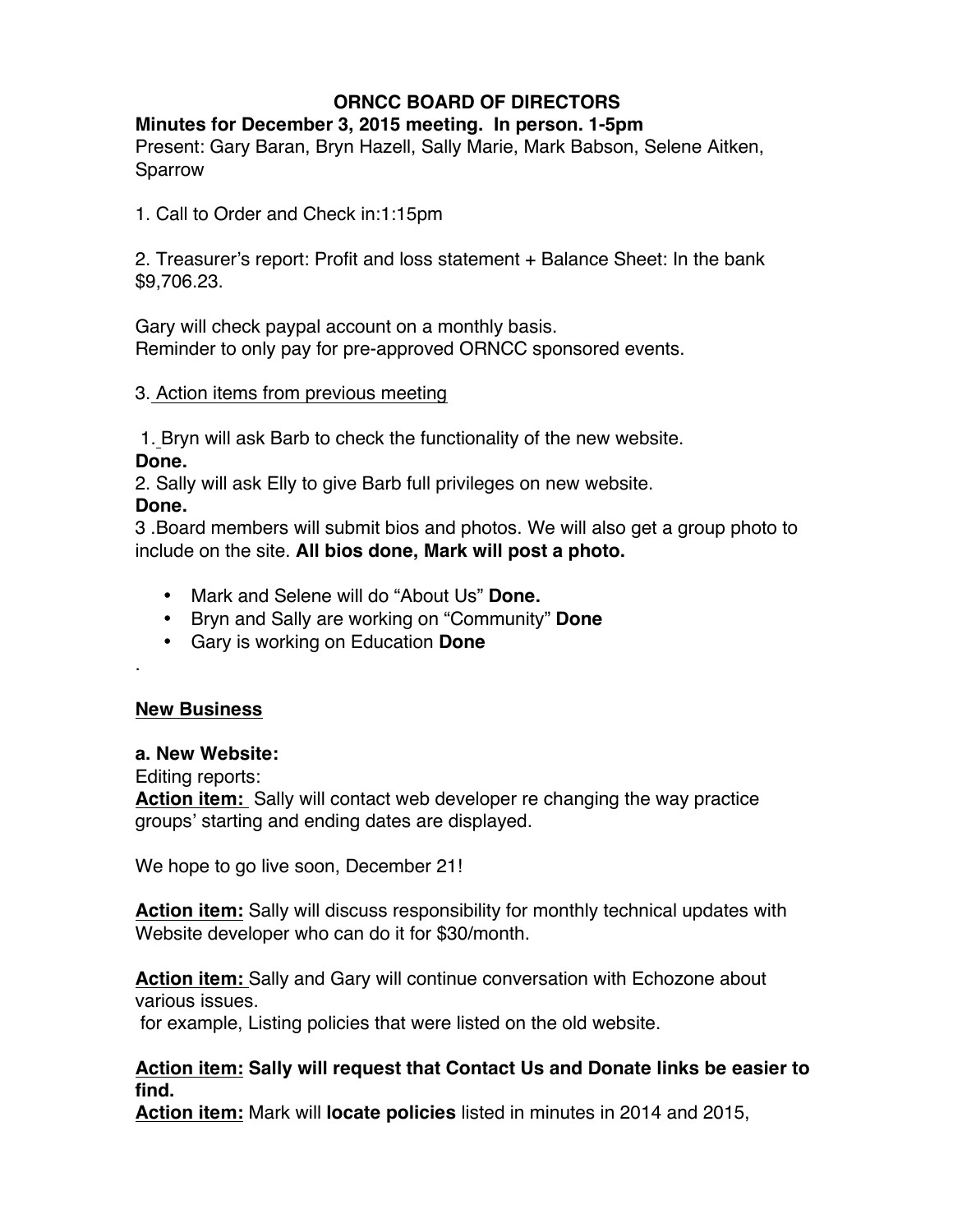Bryn will look at minutes prior to 2014 to note policies.

**Action item: Bulletin Board.** Sally and/or Gary will request a Bulletin Board where people can post for 1 month any events that are NVC related. To help people network.

**Donate to ORNCC:** the Donate button should be at the top of the section on Donating

**Welcome** should have "Create an account" immediately following to make it clearer that it's a step to post a training or practice group.

**Community page:** Have in the area and out of the area. How do we link to other url's?

**Action item:** Sally will ask how links are put on the website. Also, Website and Newsletter: how do they interact?

#### **b. New board members**

**Board Member Process :** Board member election timetable. We would like to open the process so new Board Members can join at any time of the year.

**Action Item:** Bryn will connect with current Governing Council members about changing the Bylaws to eliminate the Governing Council, for simplification.

#### **c. Eugene event**

Sparrow explained plans for an early summer Eugene NVC picnic. ORNCC will budget \$300 for printing materials, drinks and venue costs. Open space with training workshops.

At the event, there will be an appeal for funds, a request that participants sign an email list, mention of ORNCC website and newsletter. The coordinator will create a brief report on the event to be a news item for the newsletter. Checks made out to ORNCC and cash donated will be given to the ORNCC treasurer.

Literature created for the picnic can serve for Empathy Tent at Farmer's Market, at other events and picnics. Include information About ORNCC and website information.

**Action Item:** Gary will send Sparrow the file he has.

## **d. Fundraising:**

**Fundraising letter:** Gary and Steve have drafted a letter.

**Action item:** Gary will finish editing.

**Action item:** Sally will learn from Barb how the Board can access and use the newsletter so that the letter can be sent out.

The Board approved the wording of the letter drafted by Gary and Steve.